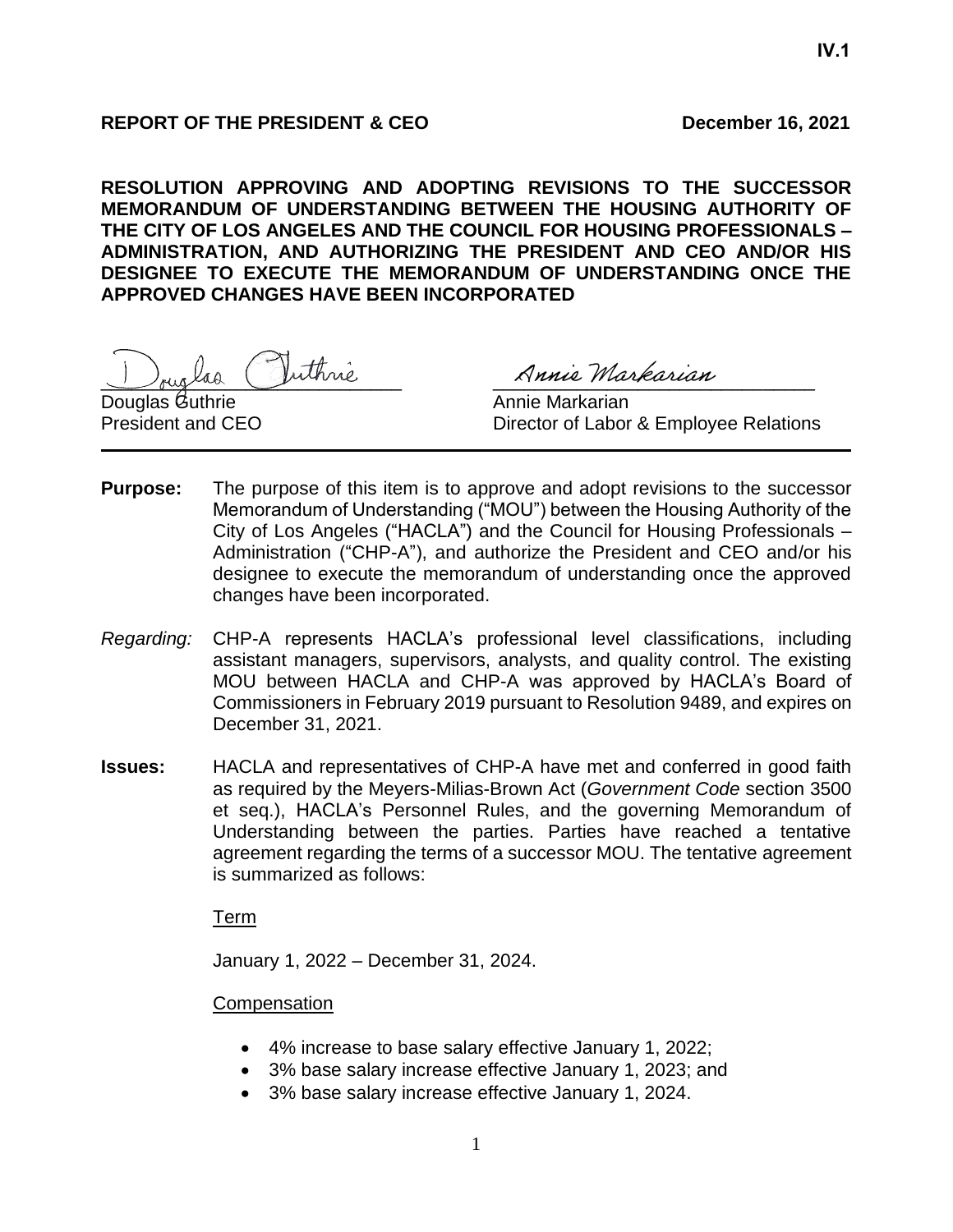\$1,500.00 year 2021 staff appreciation bonus (non-PERSable) effective on the first payroll of the month after this MOU is ratified by HACLA's Board of Commissioners. This is a one-time, non-recurring bonus to employees holding CHP-A classifications by or before January 1, 2021 and on the effective date of payment.

Should any HACLA bargaining unit or the non-represented/at-will unit receive a greater Cost of Living Adjustment to the salary schedule during the contract period or a greater amount for the 2021 Staff Appreciation Bonus, same will apply to CHP-A. This clause does not apply to adjustments made to individual classifications or employees due to market needs or pay disparities.

#### Compaction Pay

Compaction pay will be increased from 2% to 3%.

#### Merit Step Increases

Should any HACLA bargaining unit or the non-represented/at-will unit receive an additional step to the merit step schedule, CHP-A will receive the same additional step to the merit step schedule.

#### Limited-Term Positions

Parties agree to add a new category of employees that are employed on a limited-term basis and work cooperatively to establish a comprehensive framework for limited-term positions.

Limited-term positions would be positions for which there is no anticipated long-range funding or has uncertain future funding (i.e., grant funding; emergency funding).

Limited-term employees would be employees employed on a limited-term.

Limited-term employees shall be subject to the same hiring standards as other CHP-A classifications; however, when funding stops or the positions is no longer needed, the position shall be eliminated and the incumbent would be separated without regard to seniority or provisions set forth in the layoff procedures.

Staff who promote into limited term positions will retain property rights, if any, in their previously held positions classification(s). Should a previously held classification be eliminated while an employee is serving in a limited term capacity, management with work with the bargaining unit to place the employee in a comparable classification where a vacancy exists within the bargaining unit when the limited term service concludes.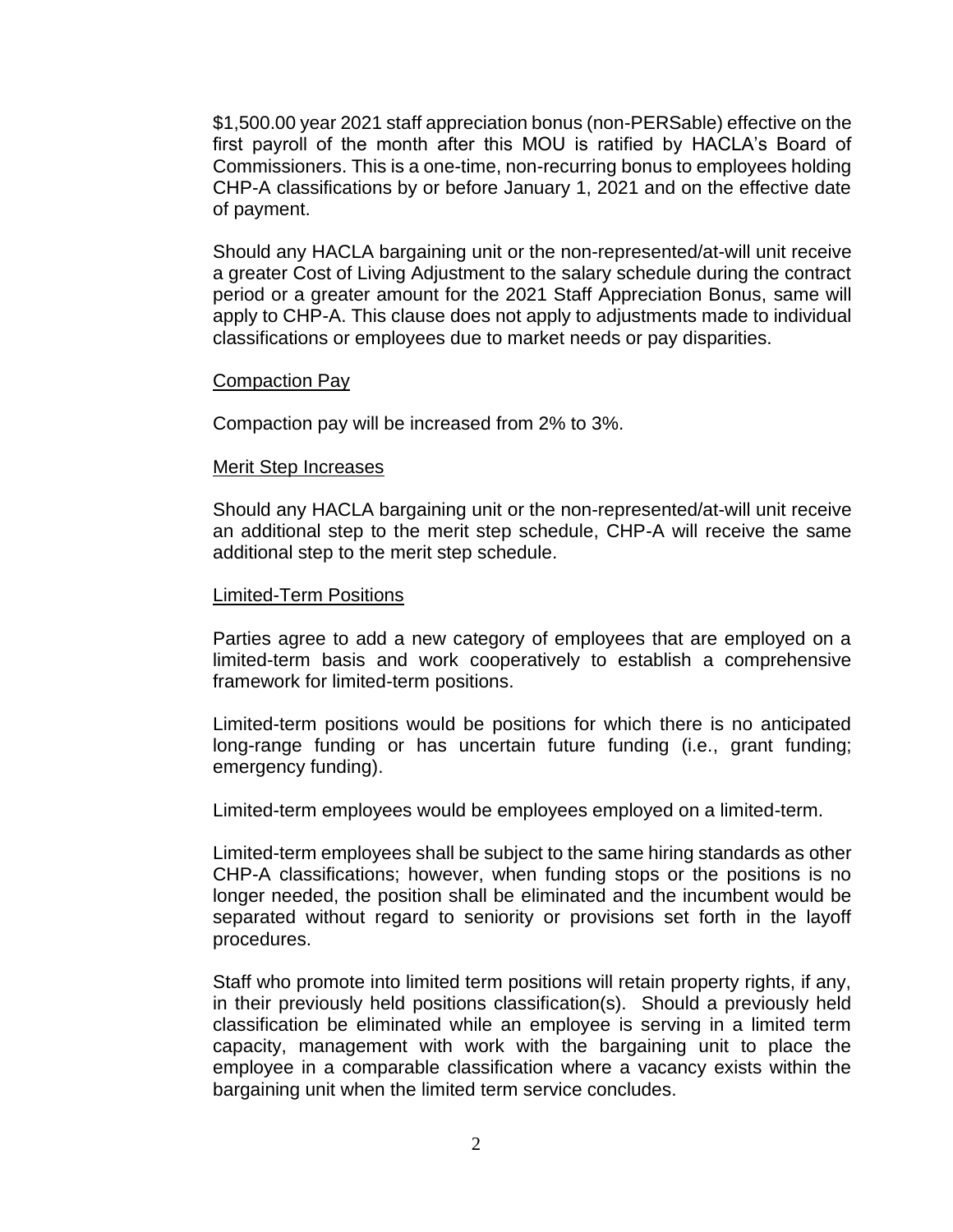## General Leave Accruals

If an employee works while on vacation (regardless of the type of accrued leave utilized, employee will use paid time off for all hours except those worked. If an employee works 4 or more hours while on vacation, the employee will be paid for a full regular day.

## Professional Time Off

The parties agree to reopen the MOU to meet and confer regarding a comprehensive Professional Time Off ("PTO") Policy. Any changes to the MOU pertaining to PTO will require a meet and confer and must be made by mutual agreement.

## Probationary Period

In order to maintain operational stability and simultaneously encouraging employee growth and development, employees serving in a probationary period are not eligible for promotional opportunities, except as follows: Employees holding CHP-A classifications of Assistant Housing Manager or higher (as determined by the classifications' starting salary range) may apply and be referred for promotional opportunities for which they meet minimum qualifications after serving a minimum of six months of their probationary period.

Employees who are promoted to a new classification and do not pass probation, are returned to the classification for which they last held property rights (i.e., passed probation).

Should HACLA's Board of Commissioners ratify an MOU with a bargaining unit that does not impose restrictions on the eligibility to promote during a probationary period, this section will be eliminated for CHP-A.

## **Holidays**

Juneteenth will be added to HACLA's schedule of observed holidays.

## Jury Duty

By or before April 1, 2022, the parties agree to reopen the MOU to meet and confer regarding a stand-alone agency-wide policy reflecting unlimited jury duty, which incorporates best practices and controls. Any changes to the MOU must be made by mutual agreement.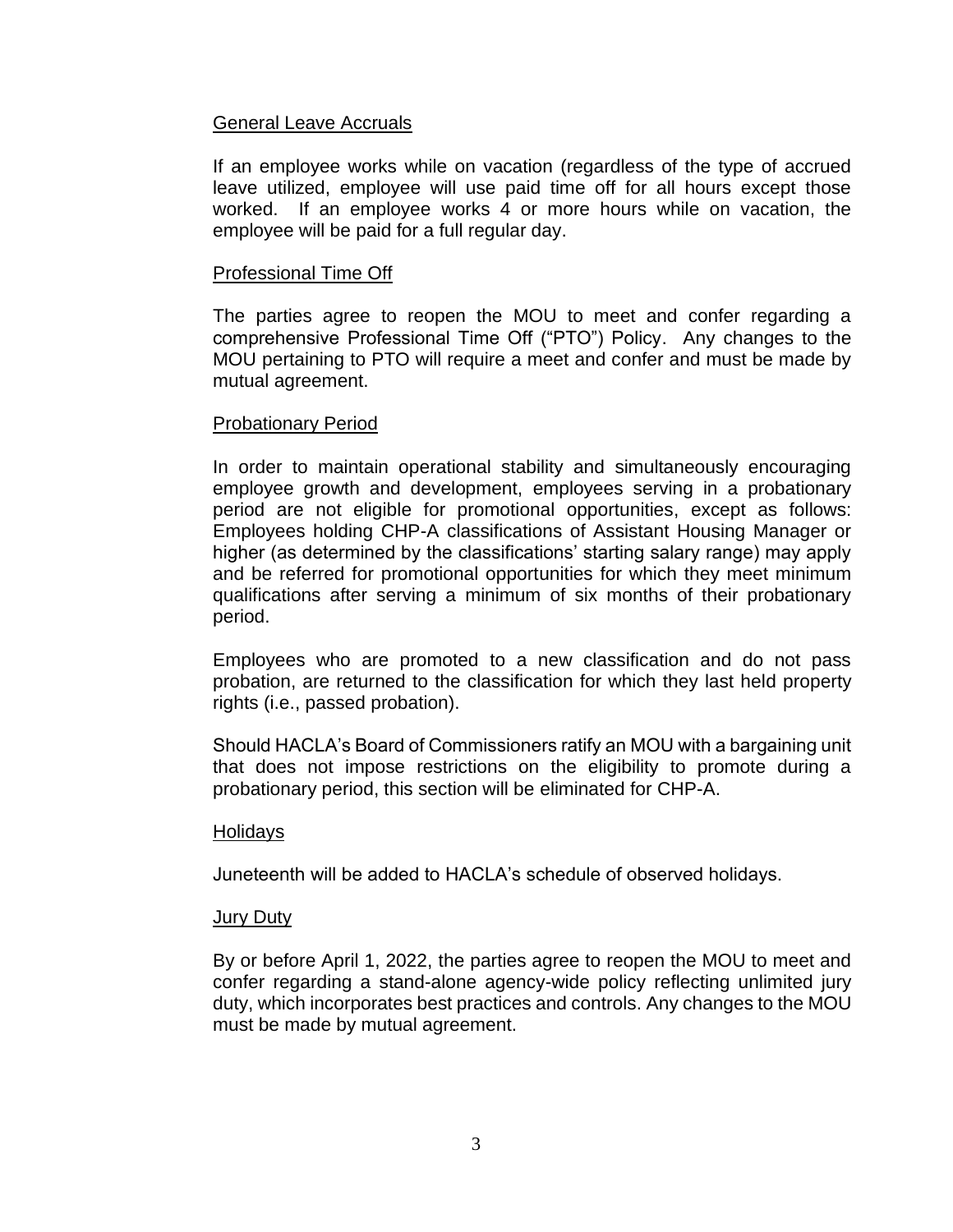## **Telework**

By or before April 1, 2022, Management will present to CHP-A a proposed voluntary telework program as part of a separate meet and confer.

## Grievance Procedure

References to "ten (10) days" in Article VIII, Section 9 – Grievance Procedure – will be changed to "ten (10) business days."

#### **Investigations**

Reasonable efforts will be made to complete administrative investigations within 90 days. The accused will be provided with notice if the investigation is expected to or exceeds 90 days. If appropriate under the circumstances, the accused will be provided information regarding the anticipated completion date of the investigation.

#### Job Developer

Management will conduct a salary study and share it with CHP-A representatives by or before May 1, 2022, to determine the market salary for the classification performing Job Developer duties.

## NAHRO Conference

The number of CHP-A members who may attend NAHRO conferences pursuant to Article XIII of the MOU shall be increased to five (5). All other obligations regarding conference participation remain the same.

## Cleanup

The Chief negotiators for the respective parties will work together to update the provision of the MOU to ensure they are legally compliant, consistent with business practices and negotiated changes.

- **Vision Plan:** The proposed revisions to the MOU between HACLA and CHP-A supports all four core principals of HACLA's vision plan by maintaining labor stability, competitive wages and operational efficiencies such that the agency can continue to provide uninterrupted service to the communities and clients we serve.
- **Funding:** The Chief Administrative Officer confirms the necessary funds are available and included in HACLA's budget and will be included in the operating budgets for the subsequent years. The source of funds is dependent on position and department assignment.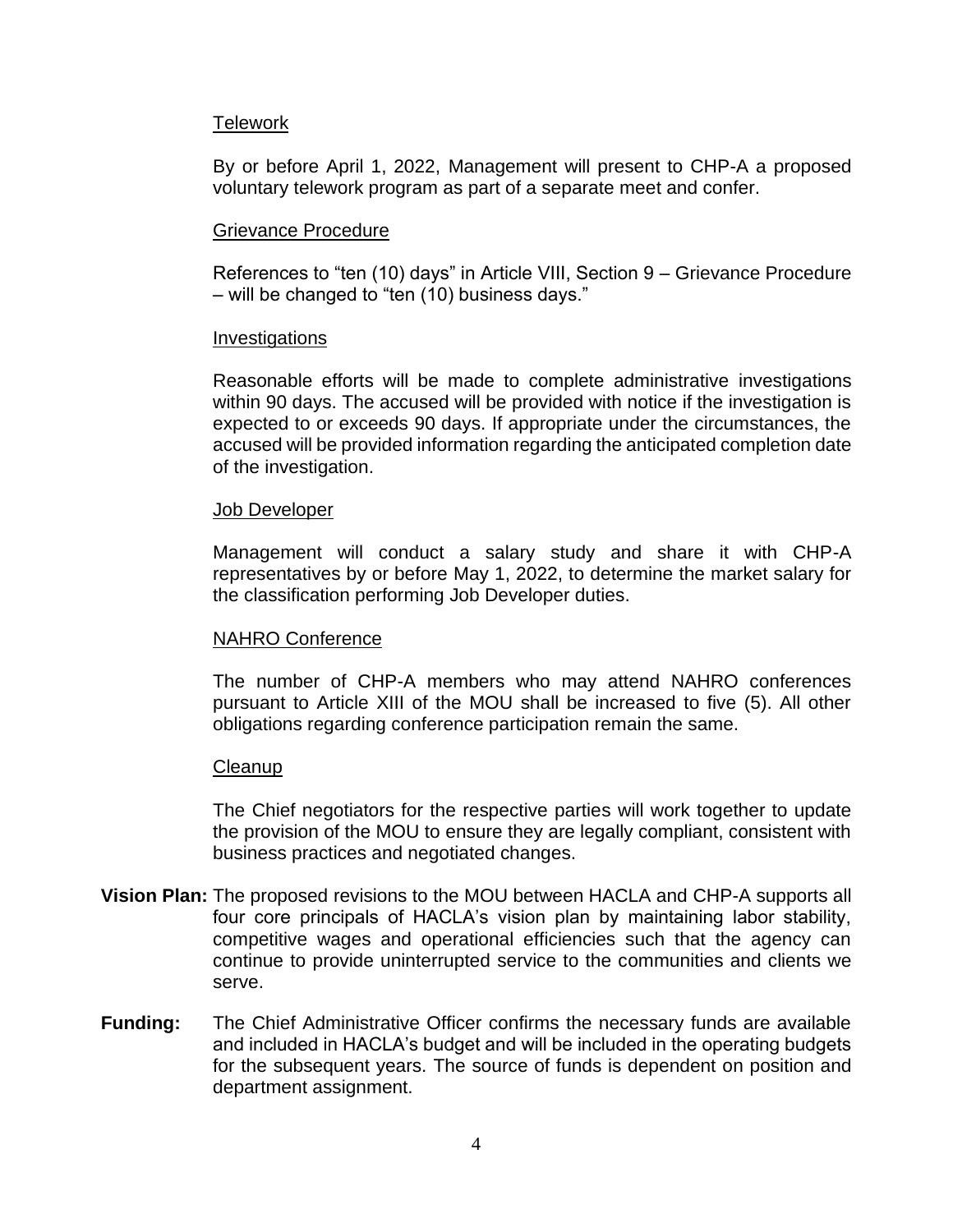# **Environmental Review:** Not applicable

**Section 3:** Not Applicable

## **Attachment:**

1. Resolution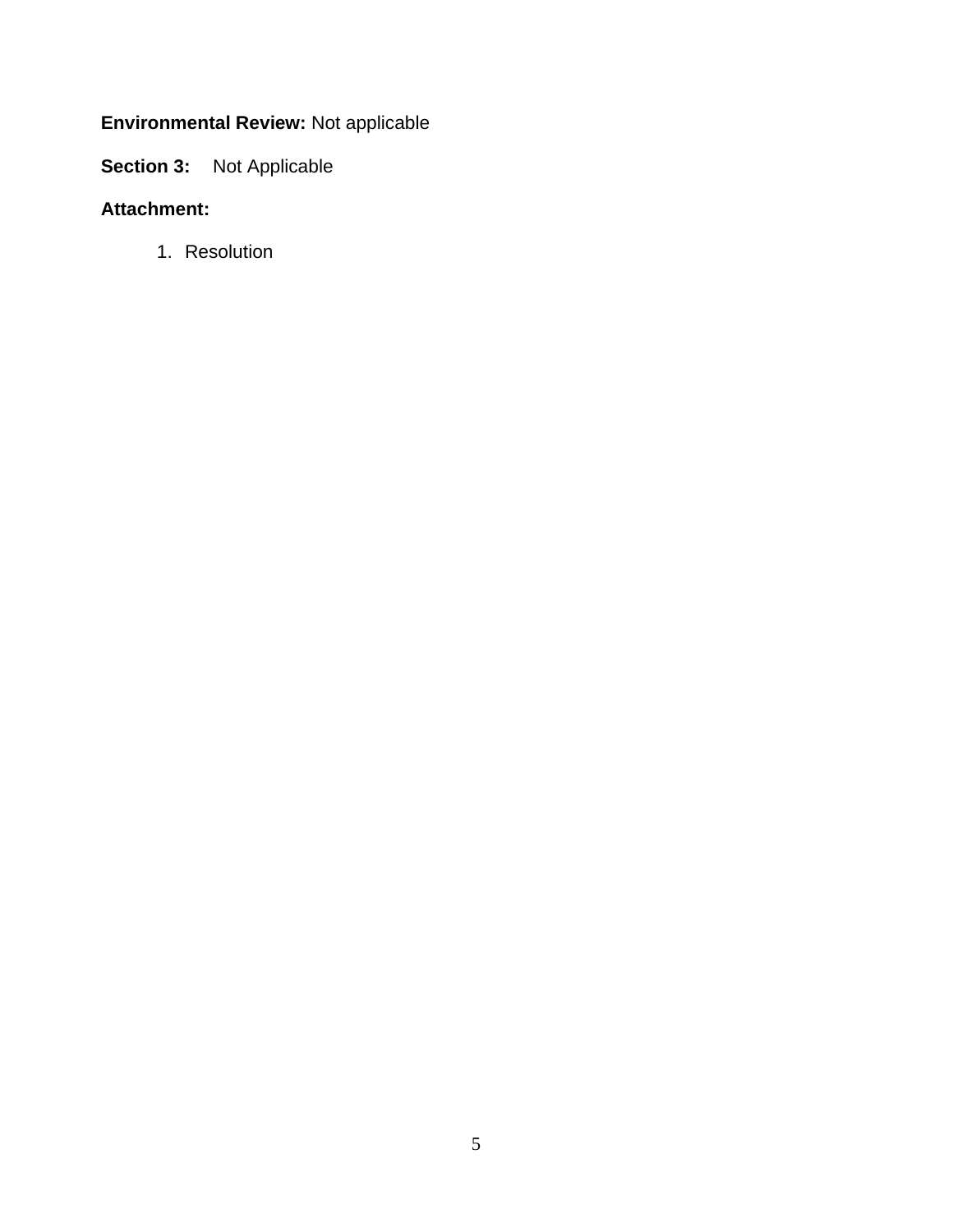## **RESOLUTION NO.\_\_\_\_\_\_\_\_\_\_\_\_\_\_**

## **RESOLUTION APPROVING AND ADOPTING REVISIONS TO THE SUCCESSOR MEMORANDUM OF UNDERSTANDING BETWEEN THE HOUSING AUTHORITY OF THE CITY OF LOS ANGELES AND THE COUNCIL FOR HOUSING PROFESSIONALS - ADMINISTRATION, AND AUTHORIZING THE PRESIDENT AND CEO AND/OR HIS DESIGNEE TO EXECUTE THE MEMORANDUM OF UNDERSTANDING ONCE THE APPROVED CHANGES HAVE BEEN INCORPORATED**

**WHEREAS,** the Memorandum of Understanding ("MOU") between the Housing Authority of the City of Los Angeles ("HACLA") and the Council for Housing Professionals – Administration, ("CHP-A") expires on December 31, 2021.

**WHEREAS**, the parties met and conferred in good faith regarding the terms of a successor MOU.

**WHEREAS**, the parties have tentatively agreed to the following terms for a successor MOU:

## Term

January 1, 2022 – December 31, 2024.

## **Compensation**

- 4% increase to base salary effective January 1, 2022;
- 3% base salary increase effective January 1, 2023; and
- 3% base salary increase effective January 1, 2024.

\$1,500.00 year 2021 staff appreciation bonus (non-PERSable) effective on the first payroll of the month after this MOU is ratified by HACLA's Board of Commissioners. This is a one-time, non-recurring bonus to employees holding CHP-A classifications by or before January 1, 2021 and on the effective date of payment.

Should any HACLA bargaining unit or the non-represented/at-will unit receive a greater Cost of Living Adjustment to the salary schedule during the contract period or a greater amount for the 2021 Staff Appreciation Bonus, same will apply to CHP-A. This clause does not apply to adjustments made to individual classifications or employees due to market needs or pay disparities.

## Compaction Pay

Compaction pay will be increased from 2% to 3%.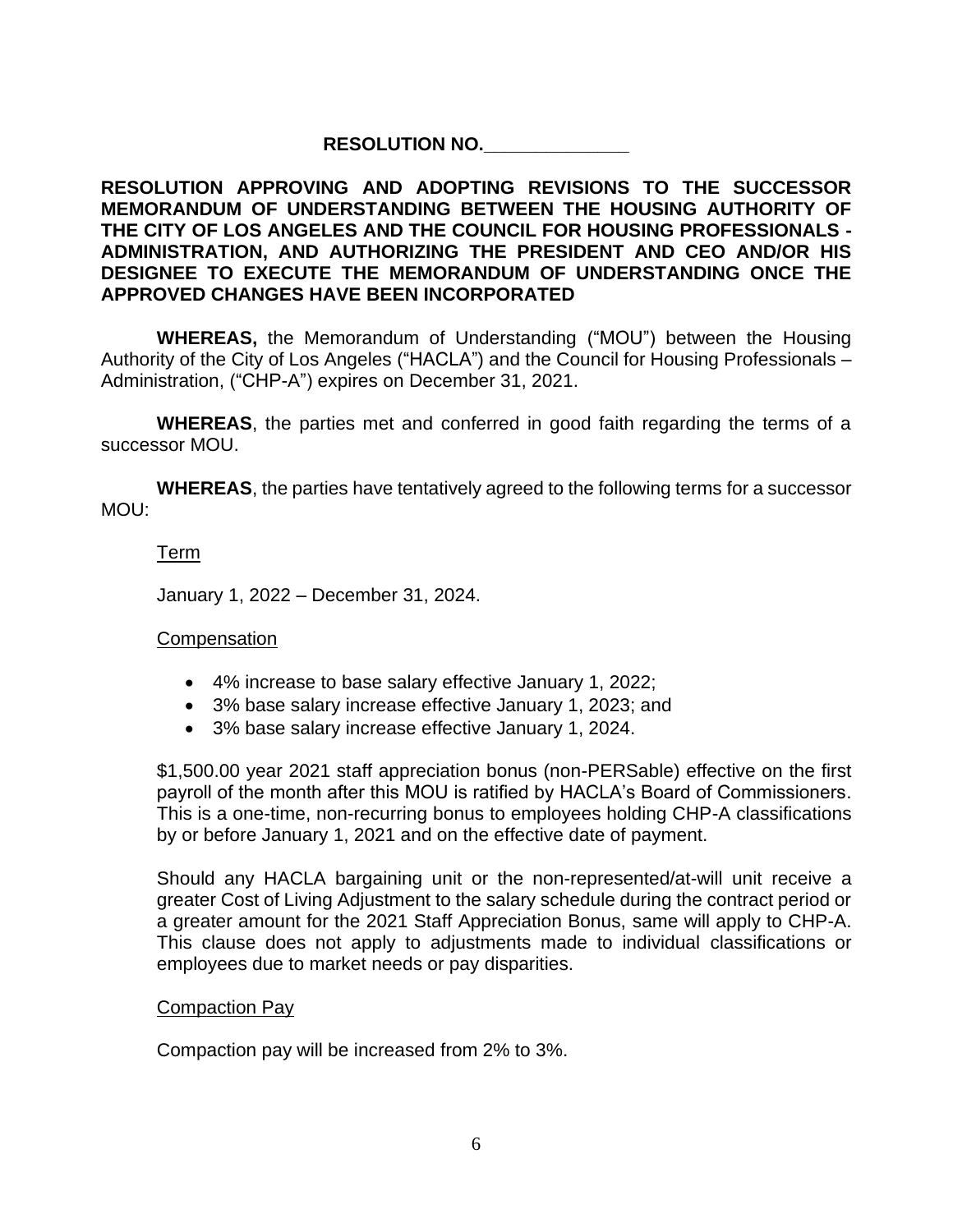## Merit Step Increases

Should any HACLA bargaining unit or the non-represented/at-will unit receive an additional step to the merit step schedule, CHP-A will receive the same additional step to the merit step schedule.

## Limited-Term Positions

Parties agree to add a new category of employees that are employed on a limitedterm basis and work cooperatively to establish a comprehensive framework for limited-term positions.

Limited-term positions would be positions for which there is no anticipated long-range funding or has uncertain future funding (i.e., grant funding; emergency funding).

Limited-term employees would be employees employed on a limited-term.

Limited-term employees shall be subject to the same hiring standards as other CHP-A classifications; however, when funding stops or the positions is no longer needed, the position shall be eliminated and the incumbent would be separated without regard to seniority or provisions set forth in the layoff procedures.

Staff who promote into limited term positions will retain property rights, if any, in their previously held positions classification(s). Should a previously held classification be eliminated while an employee is serving in a limited term capacity, management with work with CHP-A to place the employee in a comparable classification where a vacancy exists within the bargaining unit when the limited term service concludes.

## General Leave Accruals

If an employee works while on vacation (regardless of the type of accrued leave utilized) employee will use paid time off for all hours except those worked. If an employee works 4 or more hours while on vacation, the employee will be paid for a full regular day.

## Professional Time Off

The parties agree to reopen the MOU to meet and confer regarding a comprehensive Professional Time Off ("PTO") Policy. Any changes to the MOU pertaining to PTO will require a meet and confer and must be made by mutual agreement.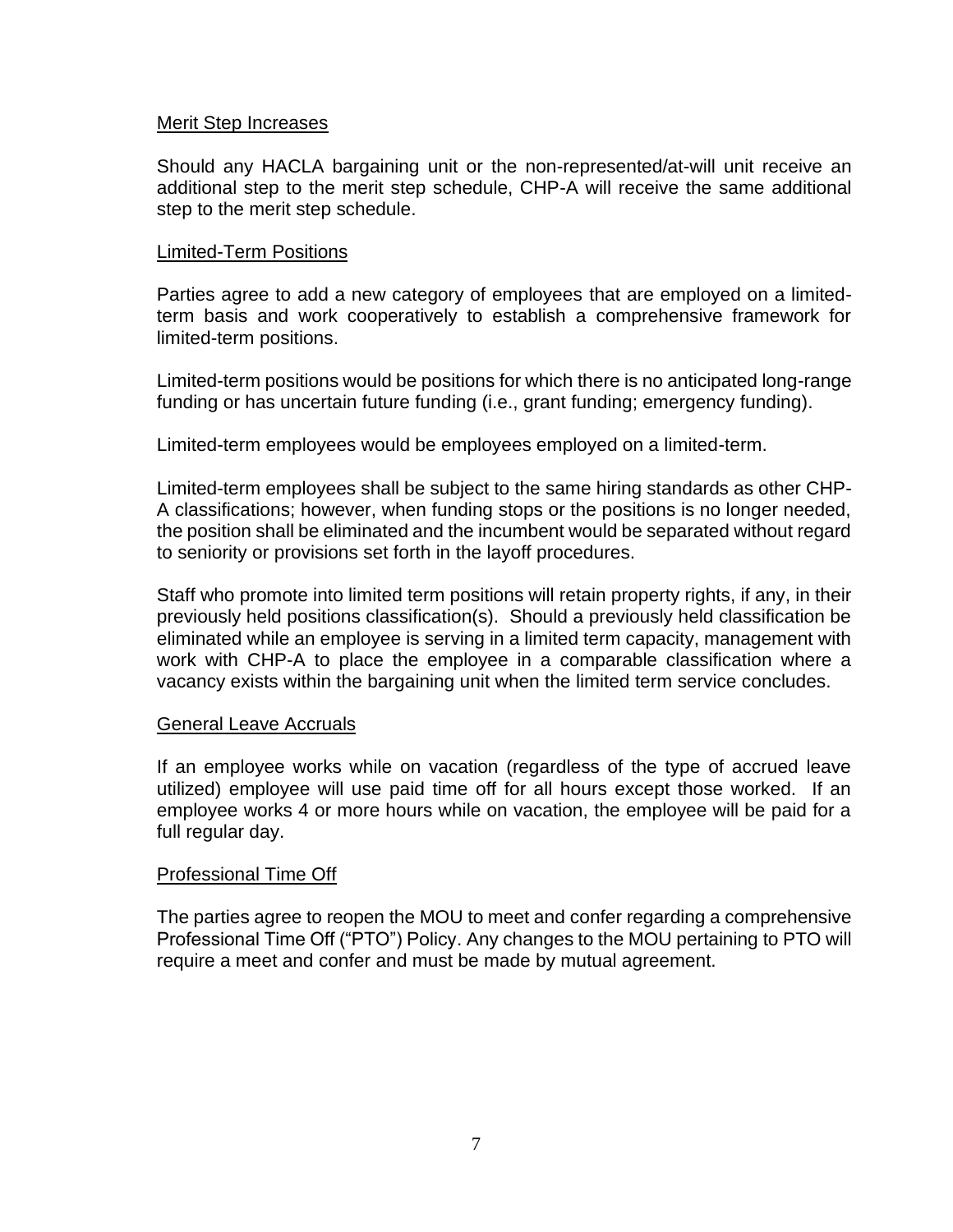## Probationary Period

In order to maintain operational stability and simultaneously encouraging employee growth and development, employees serving in a probationary period are not eligible for promotional opportunities, except as follows: Employees holding CHP-A classifications of Assistant Housing Manager or higher (as determined by the classifications' starting salary range) may apply and be referred for promotional opportunities for which they meet minimum qualifications after serving a minimum of six months of their probationary period.

Employees who are promoted to a new classification and do not pass probation, are returned to the classification for which they last held property rights (i.e., passed probation).

Should HACLA's Board of Commissioners ratify an MOU with a bargaining unit that does not impose restrictions on the eligibility to promote during a probationary period, this section will be eliminated for CHP-A.

#### **Holidays**

Juneteenth will be added to HACLA's schedule of observed holidays.

## **Jury Duty**

By or before April 1, 2022, the parties agree to reopen the MOU to meet and confer regarding a stand-alone agency-wide policy reflecting unlimited jury duty, which incorporates best practices and controls. Any changes to the MOU must be made by mutual agreement.

## Telework

By or before April 1, 2022, Management will present to CHP-A a proposed voluntary telework program as part of a separate meet and confer.

## Grievance Procedure

References to "ten (10) days" in Article VIII, Section 9 – Grievance Procedure – will be changed to "ten (10) business days."

## Investigations

Reasonable efforts will be made to complete administrative investigations within 90 days. The accused will be provided with notice if the investigation is expected to or exceeds 90 days. If appropriate under the circumstances, the accused will be provided information regarding the anticipated completion date of the investigation.